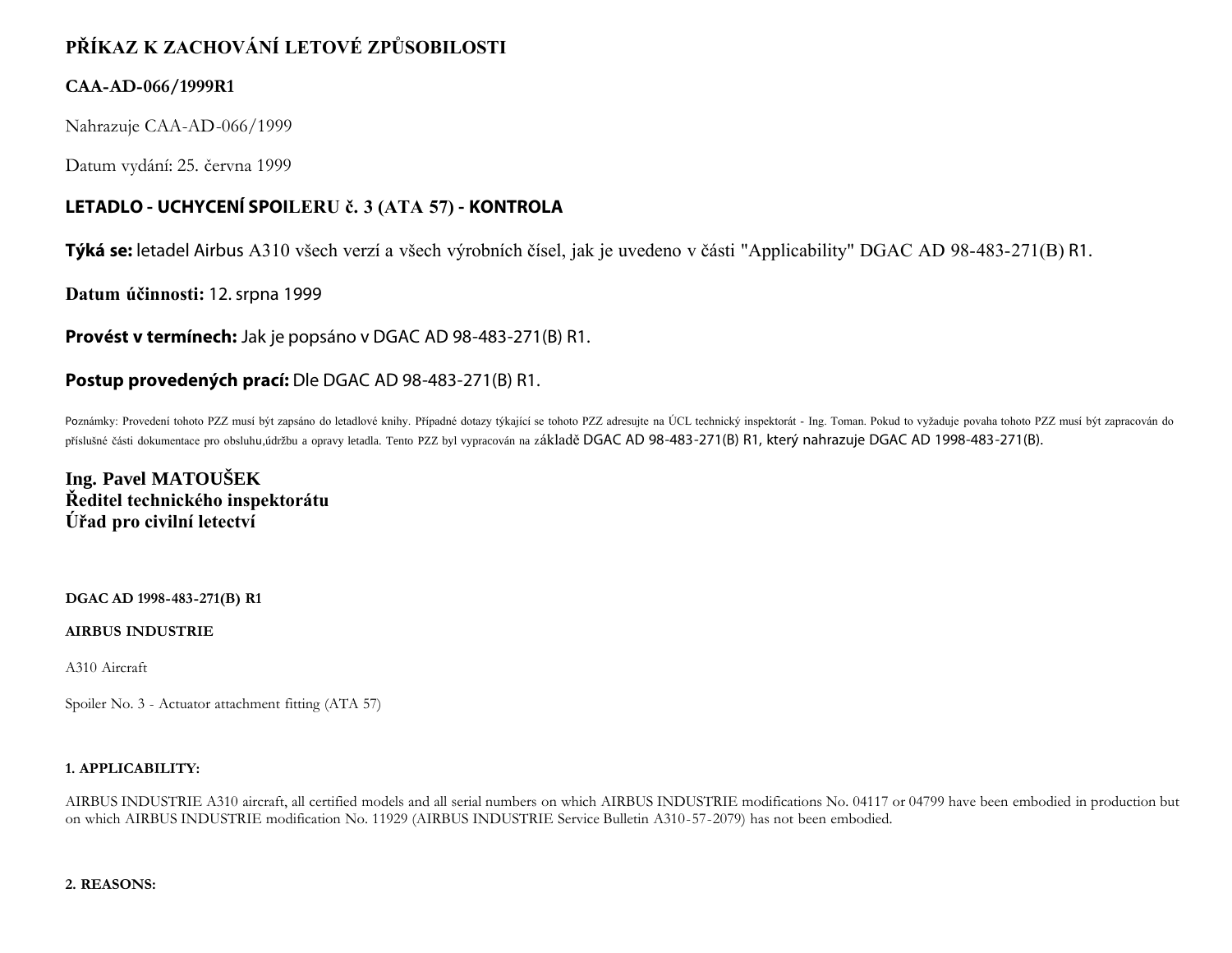Routine inspections have revealed the presence of cracks in spoiler No. 3 actuator attachment fittings.

The propagation of such cracks could result in the deformation of the rear spar web and the associated titanium reinforcing doubler; this could :

- generate fuel leaks,
- lead to the loss of various hydraulic and electrical systems.

This revision 1 is an up dating of the applicability definition.

#### **3. ACTIONS AND COMPLIANCE TIME:**

a) Prior to the accumulation of 10,800 flights, or within 800 flights following the effective date of the original issue of this Airworthiness Directive, whichever occurs later, perform a High Frequency Eddy Current (HFEC) inspection and take corrective actions if required, in accordance with the instructions of AIRBUS INDUSTRIE Service Bulletin A310-57-2078.

Aircraft which have accumulated more than 14,200 flights on the effective date of this Airworthiness Directive must be inspected within the following 400 flights.

Aircraft which have accumulated more than 15,400 flights on the effective date of the original issue of this Airworthiness Directive must be inspected within the following 200 flights.

b) Repeat the same inspection process every 1,200 flights or modify spoiler No. 3 attachment fittings in accordance with the instructions of AIRBUS INDUSTRIE Service Bulletin A310-57-2079.

No further actions in accordance with this Airworthiness Directive are required after accomplishment of AIRBUS INDUSTRIE Service Bulletin A310-57-2079.

Inform the manufacturer of all inspection findings whichever they are.

This Revision 1 replaces the Airworthiness Directive 1998-483-271 (B) dated December 02, 1998.

#### **REF:**

AIRBUS INDUSTRIE Service Bulletins